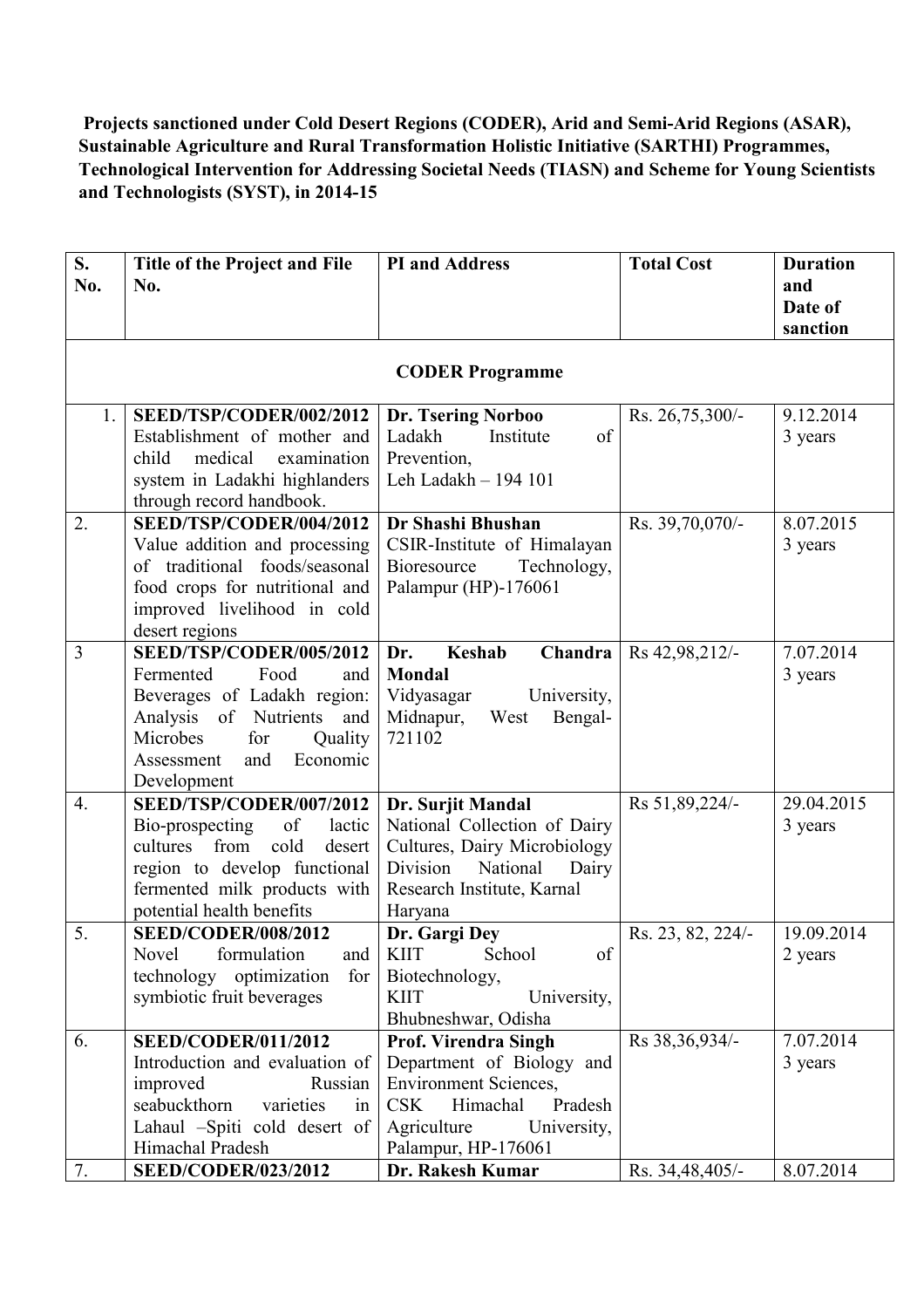|     | Introduction adaptation and<br>value addition of important                                                                                                                                                                | CSIR-Institute of Himalayan<br>Bioresource<br>Technology                                                                                                                                        |                   | 3 years               |
|-----|---------------------------------------------------------------------------------------------------------------------------------------------------------------------------------------------------------------------------|-------------------------------------------------------------------------------------------------------------------------------------------------------------------------------------------------|-------------------|-----------------------|
|     | medicinal and aromatic plants<br>in trans Himalayan Region                                                                                                                                                                | Palampur, HP-176061                                                                                                                                                                             |                   |                       |
| 8.  | <b>SEED/CODER/024/2012</b><br>Collection mapping evaluation<br>and conservation of plant<br>genetic recourses of cold desert<br>region of India                                                                           | Dr. J C Rana<br>of Plant<br>National Bureau<br>Genetic Recourses Regional<br>Station, Phagli, Shimla - 171<br>004, H.P.                                                                         | Rs. 29, 13, 168/- | 7.07.2014<br>3 years  |
| 9.  | <b>SEED/CODER/027/2012</b>                                                                                                                                                                                                | Dr. Zahoor Ahmed Bhat                                                                                                                                                                           | Rs 28, 14, 118/-  | 8.07.2014             |
|     | Enterprenuership development<br>of flowering bulbous crops in<br>Ladakh region of J&K State                                                                                                                               | Sher-e-Kashmir University of<br>Sciences<br>Agricultural<br>$\&$<br>Technology<br>of<br>Kashmir,<br>Srinagar - 191 121                                                                          |                   | 3 years               |
| 10. | SEED/TSP/CODER/029/2012<br>Enhancing Livelihood<br>of<br>Farmers of Ladakh Region<br>through promotion of organic<br>farming                                                                                              | Prof M.Y. Zargar<br>Regional Research Station,<br>Wadura Sopore.<br>Sher-e-Kashmir University of<br>Agricultural<br>Sciences<br>and<br>of<br>Technology<br>Kashmir<br>Shalimar, Srinagar-191121 | Rs. 19,67,882/-   | 8.07.2014<br>3 years  |
| 11. | SEED/TSP/CODER/030/2012<br>Development of sericulture in<br>new areas of Kargil, Ladhakh                                                                                                                                  | Dr. M.A. Malik<br>Sericulture<br>Temperate<br>Research Institute,<br>Sher-e-Kashmir University of<br>Agricultural Sciences<br>and<br>of<br>Technology<br>Kashmir<br>Mirgundr, Srinagar-190001   | Rs 23,32,772/-    | 8.07.2014<br>3 years  |
|     |                                                                                                                                                                                                                           | <b>ASAR</b> programme                                                                                                                                                                           |                   |                       |
| 12. | <b>SEED/TIASN/ASAR-</b><br>002/2012<br>Optimization of processing<br>methods for Prosopis cineraria<br>and Capparis deciduas fruits<br>for their improved utilization in<br>western Rajasthan                             | <b>Dr. Mala Rathore</b><br>Arid<br>Forest<br>Research<br>Institute, P. O. Krishi Upaj<br>Mandi,<br>Basni, New Pali Road,<br>Jodhpur – 342005 (Rajasthan)                                        | Rs. 34, 79, 328/- | 21.04.2014<br>3 years |
| 13. | <b>SEED/TIASN/ASAR-</b><br>003/2012<br>Improving quality of<br>salt<br>(Below edible grade) to edible<br>grade salt, through scientific<br>Deedwana<br>intervention,<br>in<br>region of the proposed site at<br>Rajasthan | Dr. Arvind Kumar<br>Salt<br>Central<br>and<br>Marine<br>Chemicals Research Institute,<br>Gijubhai Badheka<br>Marg,<br>Bhavnagar-364021,<br>Gujarat (INDIA)                                      | Rs. 32, 72, 400/- | 24.04.2014<br>3 years |
| 14. | <b>SEED/TIASN/ASAR-</b><br>011/2012<br>Development of package for                                                                                                                                                         | Dr. Sangeeta Singh<br>Forest<br>Research<br>Arid<br>Institute, P.O. Krishi Upaj                                                                                                                 | Rs. 15, 99, 170/- | 23.04.2014<br>3 years |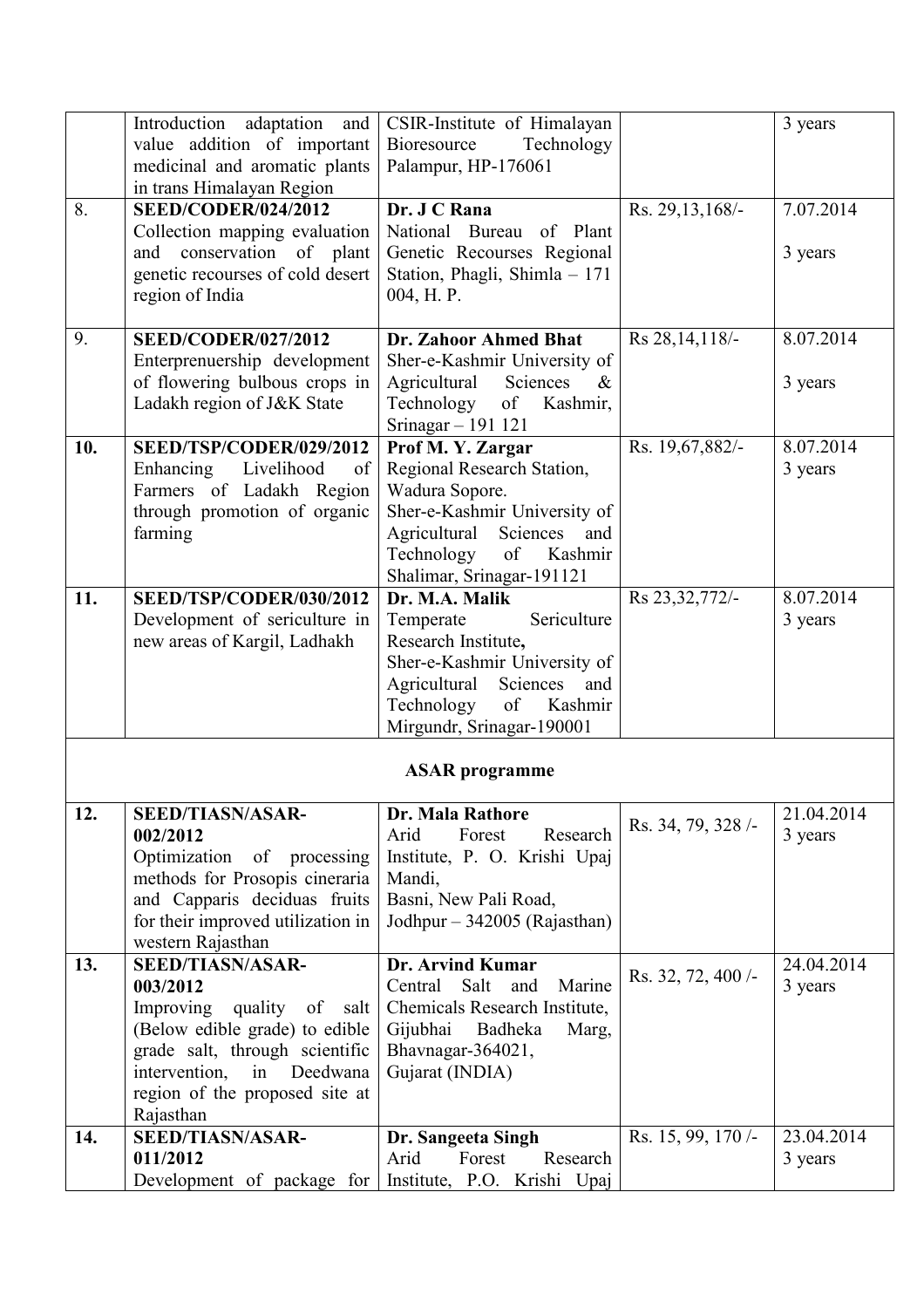|     | integrated<br>management<br>of<br>insect pests and<br>diseases<br>(IPDM) and improvement of<br>planting stock material of need                                                                                                                                      | Mandi,<br>Basni, New Pali Road,<br>Jodhpur-342005,<br>Rajasthan                                                                                               |                   |                       |  |
|-----|---------------------------------------------------------------------------------------------------------------------------------------------------------------------------------------------------------------------------------------------------------------------|---------------------------------------------------------------------------------------------------------------------------------------------------------------|-------------------|-----------------------|--|
|     | (Azadirachta indica) through<br>biofertilizers                                                                                                                                                                                                                      |                                                                                                                                                               |                   |                       |  |
| 15. | <b>SEED/TIASN/ASAR-</b><br>012/2012<br><b>Studies</b><br>postharvest<br>on<br>technologies of Azadirachta<br>indica and Acacia Senegal as<br>alternative timber species for<br>handicraft Industries                                                                | Dr. Ranjana Arya<br>Arid<br>Forest<br>Research<br>Institute,<br>P.O. Krishi Upaj Mandi,<br>Basni, New Pali Road,<br>Jodhpur $-342005$ ,<br>Rajasthan          | Rs. 10, 84,502/-  | 29.04.2014<br>3 years |  |
| 16. | <b>SEED/TIASN/ASAR-</b><br>015/2012<br>of<br>Documentation<br>need<br>products and their role in<br>socio-economic upliftment of<br>rural livelihood in Rajasthan<br>and Gujarat                                                                                    | Dr. Sangeeta Tripathi<br>Arid<br>Forest<br>Research<br>Institute, P.O. Krishi Upaj<br>Mandi, Basni, New<br>Pali<br>Road, Jodhpur $-342005$ ,<br>Rajasthan     | Rs. 15, 93,690/-  | 2.05.2014<br>3 years  |  |
| 17. | <b>SEED/TIASN/ASAR-</b><br>017/2012<br>Development of efficient &<br>innovative blue and gree water<br>harvesting<br>techniques<br>for<br>enhancing the land $&$ water<br>productivity<br>of<br>semi-arid<br>districts<br>(Panchmahal)<br>$\&$<br>Dahod) of Gujarat | Dr. B. Krishna Rao<br>Central<br>Soil<br>Water<br>$\&$<br>Conservation Research<br>$\&$<br>Training Institute, Vasad -<br>388306, District Anand,<br>Gujarat. | Rs. 21, 86, 492/- | 20.03.2014<br>2 years |  |
| 18. | <b>SEED/TIASN/ASAR-</b><br>020/2012<br>Participatory<br>tree<br>nurseries<br>establishment for enhancing<br>livelihood and<br>employment<br>generation in arid Rajasthan                                                                                            | Dr. P. Ratha Krishnan<br>Central Arid Zone Research<br>Institute, Jodhpur $-342003$ ,<br>Rajasthan                                                            | Rs. 27, 87, 166/- | 22.04.2014<br>3 years |  |
|     | <b>SARTHI Programme</b>                                                                                                                                                                                                                                             |                                                                                                                                                               |                   |                       |  |
| 19. | SEED/SARTHI/PUN/01/2012<br>An Integrated approach for<br>empowerment and livelihood<br>security of small and marginal<br>farmers/ farm women in Kandi<br>region of Punjab                                                                                           | Dr. R.K. Dubey,<br>Punjab<br>Agricultural<br>University, Ludhiana.                                                                                            | Rs. 16,88,720/-   | 11.08.2014<br>3 years |  |
| 20. | SEED/SARTHI/PUN/05/2012<br>Integrated<br>approaches<br>to<br>conserve natural resources for<br>sustainable<br>devilment<br>and<br>mitigate the effect of climate<br>change in participatory mode                                                                    | Dr. Vivek Sharma,<br>PAU<br>Regional<br>Research<br>Station for Kandi Area,<br>Shahid Bhagat Singh Nagar,<br>Punjab                                           | Rs. 26,48,720/-   | 20.08.2014<br>3 years |  |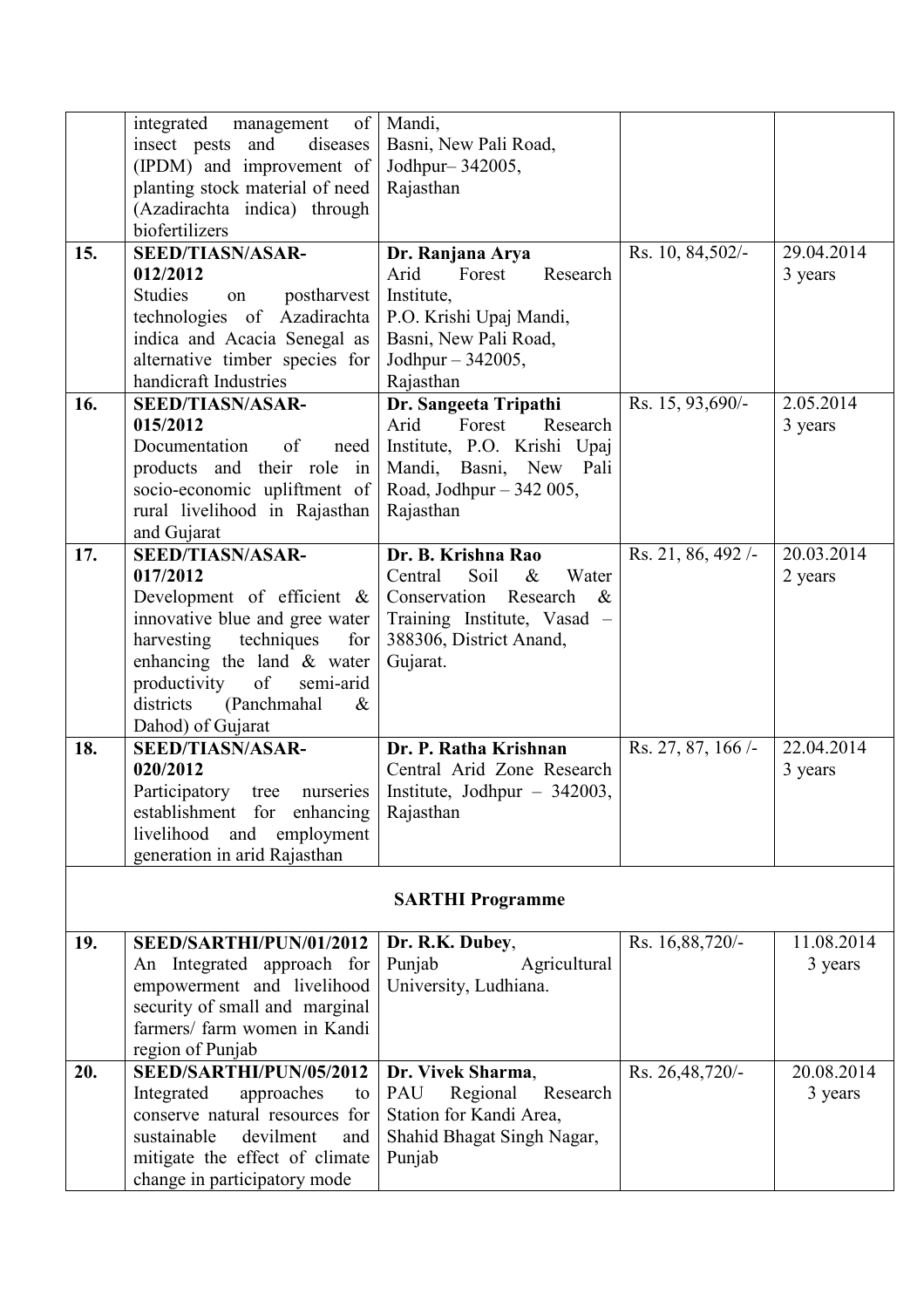| 21. | SEED/SARTHI/PUN/07/2012                                  | Prof. Anil Bhardwaj,            | Rs.14,91,720/-  | 12.08.2014 |
|-----|----------------------------------------------------------|---------------------------------|-----------------|------------|
|     | Development<br>and                                       | Punjab<br>Agriculture           |                 | 3 years    |
|     | demonstration of low head drip                           | University, Ludhiana.           |                 |            |
|     | irrigation system for harvested                          |                                 |                 |            |
|     | rainwater in Kandi area                                  |                                 |                 |            |
| 22. | <b>SEED/SARTHI/J&amp;K/09/2012</b>                       | Dr. Parvaze Ahmad Sofi,         | Rs.13,58,720/-  | 19.08.2014 |
|     | Farmer participatory Varietal                            | Sher-E-Kashmir<br>University    |                 | 3 years    |
|     | Selection<br>in<br>Rajmash                               | of Agricultural Sciences and    |                 |            |
|     | (Phaseolus Vulguris L.) for                              | Technology of Kashmir,          |                 |            |
|     | promotion of livelihood                                  | Srinagar.                       |                 |            |
| 23. | SEED/SARTHI/J&K/11/2012                                  | Dr. Sarfaraz A Wani,            | 18,20,720/-     | 01.10.2014 |
|     | Enhancement of livelihood                                | Sher-e-Kashmir University of    |                 | 3 years    |
|     | security of Pashmina Spinners                            | Science<br>Agricultural<br>&    |                 |            |
|     | through popularization of table                          | of<br>Kashmir,<br>Technology    |                 |            |
|     | top paddle operated Charkha                              | Srinagar                        |                 |            |
| 24. | <b>SEED/SARTHI/J&amp;K/12/2012</b>                       | Dr. Susheel Sharma,             | Rs.16,69,372/-  | 14.08.2014 |
|     | Collection characterization and                          | Sher-E-Kashmir<br>University    |                 | 3 years    |
|     | conservation of endangered                               | of Agricultural Sciences and    |                 |            |
|     | genetic diversity of ginger                              | Technology<br>of<br>Jammu,      |                 |            |
|     | (Zingiber officinale Rosc.) in                           | Jammu.                          |                 |            |
|     | <b>Shivaliks</b>                                         |                                 |                 |            |
| 25. | <b>SEED/SARTHI/J&amp;K/13/2012</b>                       | Dr. Mushtaq Rasool Mir,         | Rs.18,28,420/-  | 12.08.2014 |
|     | Intercropping in mulberry $-a$                           | Sher-e-Kashmir University of    |                 | 3 years    |
|     | sustainable income augmenting                            | Science<br>Agricultural<br>$\&$ |                 |            |
|     | venture for rural women                                  | Kashmir,<br>Technology<br>of    |                 |            |
|     |                                                          | Srinagar.                       |                 |            |
| 26. | SEED/SARTHI/HP/15/2012                                   | Dr. Somesh Sharma,              | Rs. 18,55,060/- | 25.05.2014 |
|     | Utilization of wild Himalayan                            | Shoolini<br>University<br>of    |                 | 3 years    |
|     | for<br>sustainable<br>the<br>fig                         | Biotechnology<br>and            |                 |            |
|     | livelihood of weaker section of                          | Management Sciences, Solan      |                 |            |
|     | the society in mid hill region of                        |                                 |                 |            |
|     | H.P.                                                     |                                 |                 |            |
| 27. | SEED/SARTHI/HP/16/2012                                   | Prof. Rakesh Gupta,             | Rs. 17,79,600/- | 01.05.2014 |
|     | Development of Eco Villages                              | Dr. Y.S. Parmar University      |                 | 3 years    |
|     |                                                          | of Horticulture and Forestry,   |                 |            |
|     |                                                          | Solan                           |                 |            |
| 28. | SEED/SARTHI/HP/17/2012                                   | Prof. Ramesh Kumar,             | Rs. 17,49,560/- | 29.05.2014 |
|     | Refinement,<br>Demonstration                             | Dr. Y.S. Parmar University of   |                 | 3 years    |
|     | and Promotion of Intesive                                | Horticulture<br>and Forestry,   |                 |            |
|     | Production Technologies of                               | Solan.                          |                 |            |
|     | Commercially Important High                              |                                 |                 |            |
|     | Value Vegetable Crops in<br>Shivalik Regions of Himachal |                                 |                 |            |
|     | Pradesh.                                                 |                                 |                 |            |
| 29. | SEED/SARTHI/HP/18/2012                                   | Dr. Mahesh Gupta,               | Rs. 28,77,920/- | 06.08.2014 |
|     | Promoting<br>Socio-economic                              | CSIR-Institute of Himalayan     |                 | 3 years    |
|     | development in Shivalik Hills                            | Bioresource<br>Technology,      |                 |            |
|     | through<br>alternate<br>farming,                         | Palampur.                       |                 |            |
|     | bamboos<br>and<br>novel                                  |                                 |                 |            |
|     |                                                          |                                 |                 |            |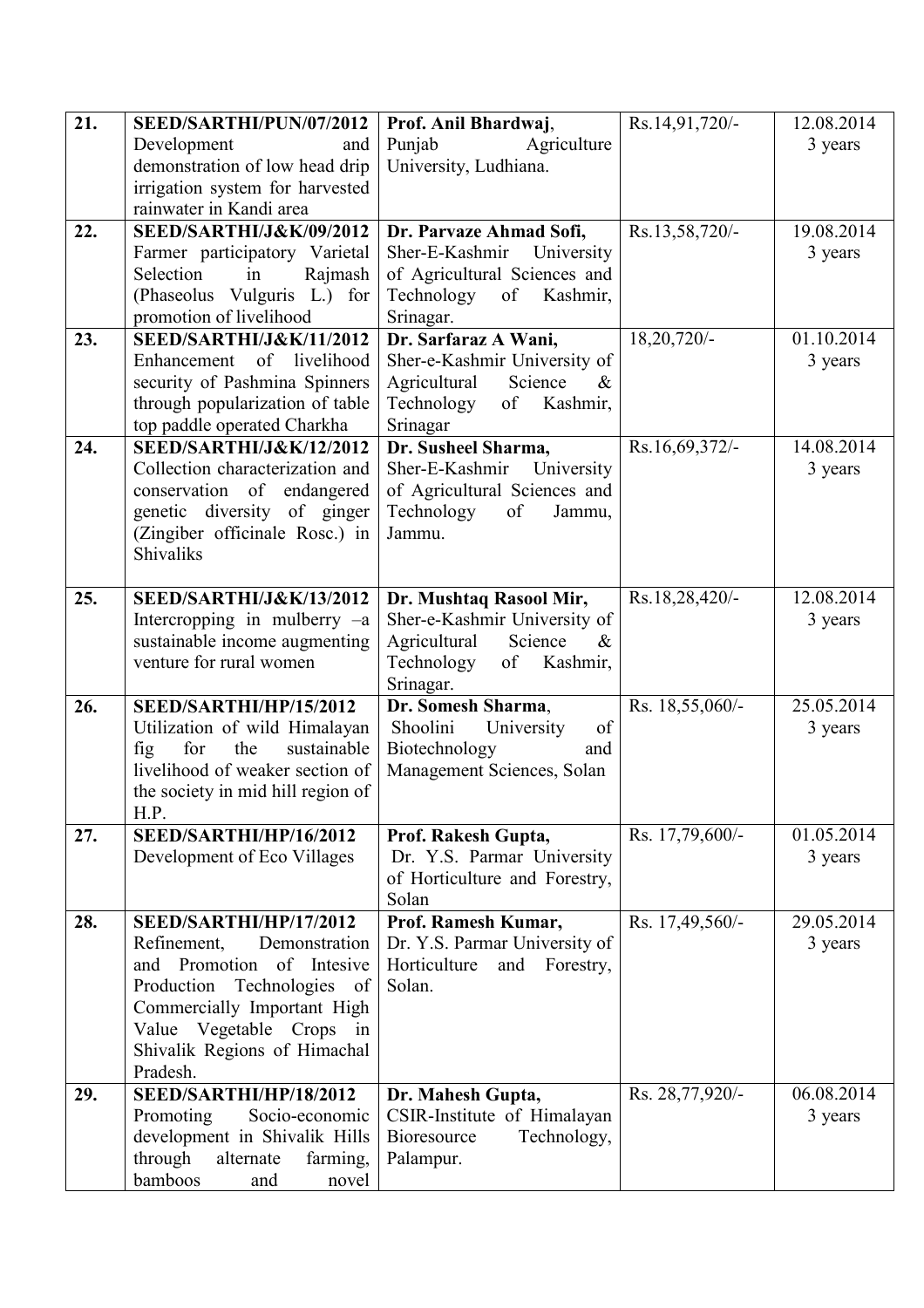|     | nutraceutical products" under                           |                                                                      |                   |                      |
|-----|---------------------------------------------------------|----------------------------------------------------------------------|-------------------|----------------------|
|     | the SARTHI programme                                    |                                                                      |                   |                      |
|     |                                                         |                                                                      |                   |                      |
|     |                                                         |                                                                      |                   |                      |
|     |                                                         | <b>Scheme for Young Scientists &amp; Technologist (SYST)</b>         |                   |                      |
|     |                                                         |                                                                      |                   |                      |
| 30. | SP/YO/003/2013                                          | <b>Shri Sheen Scariah</b>                                            | Rs. 18, 03, 160/- | 23.04.2014           |
|     | Location specific adaptability                          | Peermade<br>Development                                              |                   | 3 years              |
|     | study of cardamom varieties                             | Society P. B. No. 11,                                                |                   |                      |
|     | developed<br>by innovative                              | Peermade - 685 531, Idukki                                           |                   |                      |
|     | farmers of Idukki district with                         | District, Kerala                                                     |                   |                      |
|     | reference to organic farming                            |                                                                      |                   |                      |
| 31. | SP/YO/002/2013                                          | Shri A. Surendra Babu                                                | Rs 11,79,260/-    | 26.09.2014           |
|     | Quality characteristic of bread                         | Periyar University                                                   |                   | 2 years              |
|     | with resistant starch and its                           | Periyar Palkalai Nagar                                               |                   |                      |
|     | glycemic response in elderly                            | Salem-636011,                                                        |                   |                      |
|     | persons                                                 | Tamilnadu                                                            |                   |                      |
|     |                                                         |                                                                      |                   |                      |
|     |                                                         | <b>Technology Intervention for Addressing Societal Needs (TIASN)</b> |                   |                      |
|     |                                                         |                                                                      |                   | 08.07.2014           |
| 32. | SSP/TIASN/HN-001/2013<br>Childhood<br>Diabetes-         | Dr. Vijaylakshmi Bhatia                                              | Rs.49,94,601/-    |                      |
|     | $\mathbf{A}$<br>for                                     | Sanjay Gandhi Postgraduate<br>Institute of Medical Sciences,         |                   | 3 years              |
|     | community<br>approach<br>improved long term outcome     |                                                                      |                   |                      |
|     |                                                         | Raibarelly Road, Lucknow-<br>226014                                  |                   |                      |
|     |                                                         |                                                                      |                   |                      |
| 33. | <b>SEED/TIASN/002/2013</b>                              |                                                                      | Rs.13,01,080/-    | 19.08.2014           |
|     | Promoting Bamboo, Forest                                | Dr. S. Nautiyal<br>Forest Research Institute P.O.                    |                   | 3 years              |
|     | Invasive Species (FIS) and                              | New Forest, Dehradun-                                                |                   |                      |
|     | Non Timber Forest Products                              | 248006 Uttarakhand                                                   |                   |                      |
|     | (NTFP) for livelihood support                           |                                                                      |                   |                      |
|     | Rural<br>of<br>to<br>women                              |                                                                      |                   |                      |
|     | Uttarakhand                                             |                                                                      |                   |                      |
| 34. | SSD/TIASN/035/2012                                      | Dr. J. Arunkumar                                                     | Rs. 26,48,720/-   | 20.08.2014           |
|     | scale production<br>Pilot<br>$\sigma$ f                 | Shri<br>AMM<br>Murugappa                                             |                   | 3 years              |
|     | liquid<br>organic<br>fertilizer                         | Chettiar Research Centre,                                            |                   |                      |
|     | utilizing<br>(humus)<br>locally                         | Taramani, Chennai-600113                                             |                   |                      |
|     | available resource for income                           |                                                                      |                   |                      |
|     | generation by farmers                                   |                                                                      |                   |                      |
| 35. | SSD/TIASN/031/2012                                      | Shivaji KP                                                           | Rs.11,73,520/-    | 05.06.2014           |
|     | Standardization<br>and                                  | Peermade<br>Development                                              |                   | 2 years              |
|     | of<br>optimization<br>Techno-                           | <b>PB</b><br>No.<br>11,<br>Society                                   |                   |                      |
|     | operational parameters<br>and                           | Peermade,                                                            |                   |                      |
|     | development<br>of<br>viable                             | Idukki, Kerala-685531                                                |                   |                      |
|     | enterprise model for farmer                             |                                                                      |                   |                      |
|     | innovated<br>machines<br>for                            |                                                                      |                   |                      |
|     | decorticating<br>nutmeg<br>and                          |                                                                      |                   |                      |
|     | washing cardamom                                        |                                                                      |                   |                      |
| 36. | <b>SEED/TISN/007/2013</b><br>To develop and standardize | M.S. Siddheshwar,<br>Appropriate<br>Rural                            | Rs.10,75,200/-    | 1.11.2014<br>3 years |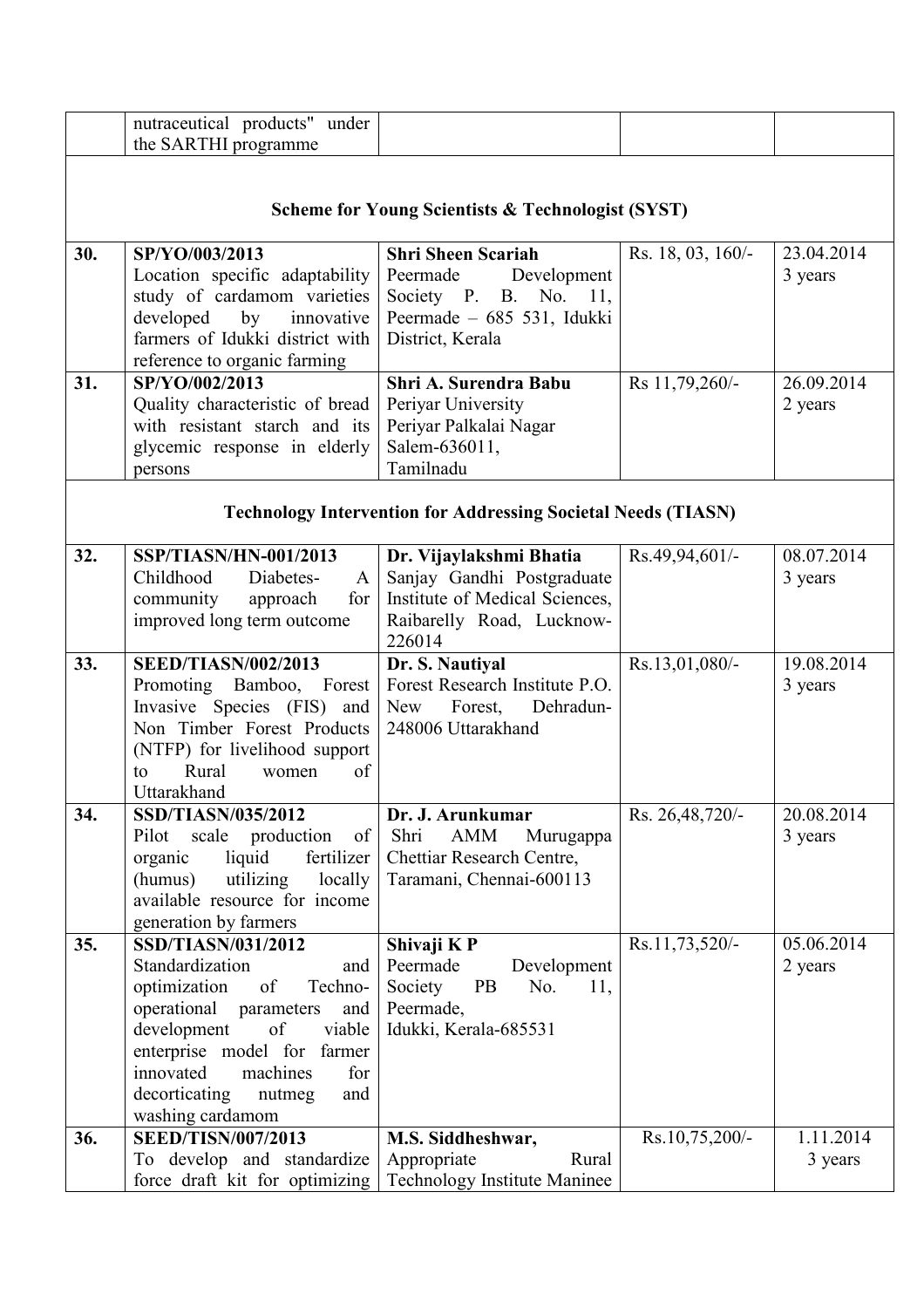|              | the performance and efficiency<br>of Traditional/Improved cook<br>stove in Maharashtra                                                                                                                                                                                                                       | S.No.<br>13,<br>Apartments,<br>Dhariyagaon, Pune- 411041                                                                                                                                            |                |                       |  |
|--------------|--------------------------------------------------------------------------------------------------------------------------------------------------------------------------------------------------------------------------------------------------------------------------------------------------------------|-----------------------------------------------------------------------------------------------------------------------------------------------------------------------------------------------------|----------------|-----------------------|--|
| 37.          | SSD/TISN/003/2012<br>Action Research Project for<br>S&T<br>based<br>evolving<br>an<br>Technology<br>package<br>for<br>reclamation of problem soil<br>using Bio-char                                                                                                                                          | T.P. Raghunath,<br>Centre for Ecology & Rural<br>Development, 10, II Street,<br>Gardens,<br>P.R.<br>Reddiarpalayam,<br>Pondicherry-605010                                                           | Rs.11,78,741/- | 12.08.2014<br>3 years |  |
| 38.          | SSD/TISN/006/2012<br>Up-liftment<br>of<br>coconut<br>by<br>adoption<br>growers<br>of<br>IPDDM technologies in five<br>major blocks of Madurai<br>district                                                                                                                                                    | Dr. C. Muthiah,<br>Agricultural<br>College<br>and<br>Research<br>Institute,<br>Department of Agricultural<br>Entomology,<br>Agricultural<br>and<br>College<br>Research<br>Institute, Madurai-625104 | Rs.9,70,360/-  | 27.05.2014<br>2 years |  |
| 39.          | SSD/TISN/010/2012<br>of<br>Intervention<br>PGPR<br>Technologies<br>Promote<br>to<br>Organic farming as Livelihood<br>Opportunity in Varanasi, U.P.                                                                                                                                                           | Prof. Janardan Yadav<br>of<br>Agricultural<br>Institute<br>Science, Department of Soil<br>Agricultural<br>and<br>Science<br>Hindu<br>Chemistry, Banaras<br>University, Varanasi-<br>221005, UP      | Rs.27,81,470/- | 19.09.2014<br>3 years |  |
| 40.          | SSD/TISN/013/2012<br>Demonstration and Technology<br>promulgation of solar assisted<br>IPM<br>package<br>involving<br>biopesticides, neem products<br>and vermin compost to combat<br>pests, disease and root knot<br>nematode on tomato and rice<br>crop in farmer's fields<br>at<br>Gautam Budh Nagar, U.P | Dr. B.K. Goswami<br>Amity University,<br>Noida,<br><b>Uttar Pradesh</b>                                                                                                                             | Rs.10,73,310/- | 17.05.2014<br>3 years |  |
| 41.          | SSD/TISN/059/2011<br>Establishment and Provision of<br>Information<br>Poisson<br>and<br>Management<br>Services<br>to<br>Public<br>Healthcare<br>and<br>Professionals.                                                                                                                                        | Dr. M. Ramesh,<br>JSS College of Pharmacy,<br>JSS University, SS Nagara,<br>Mysore-570015, Karnataka                                                                                                | Rs.26,25,624/- | 30.09.2014<br>3 years |  |
| 42.          | <b>SEED/TISN-2/001/2012</b><br>Sustainable<br>Environmentally<br>Food-based<br>Farm<br>and<br>Approach<br>Enhance<br>to<br>Household<br>Micronutrient<br>Security                                                                                                                                            | Shri. P.V.V.S.Murty,<br>Dangoria Charitable Trust, 1-<br>7-1074,<br>Musheerabad,<br>Hyderabad-<br>500<br>020,<br>Telangana                                                                          | Rs.32,79,120/- | 20.08.2014<br>4 years |  |
|              | <b>Technological Intervention for Disabled and Elderly (TIDE)</b>                                                                                                                                                                                                                                            |                                                                                                                                                                                                     |                |                       |  |
| $\mathbf{1}$ | Development of Educational                                                                                                                                                                                                                                                                                   | Dr. A. Raghunath                                                                                                                                                                                    | Rs.8,17,432/-  |                       |  |